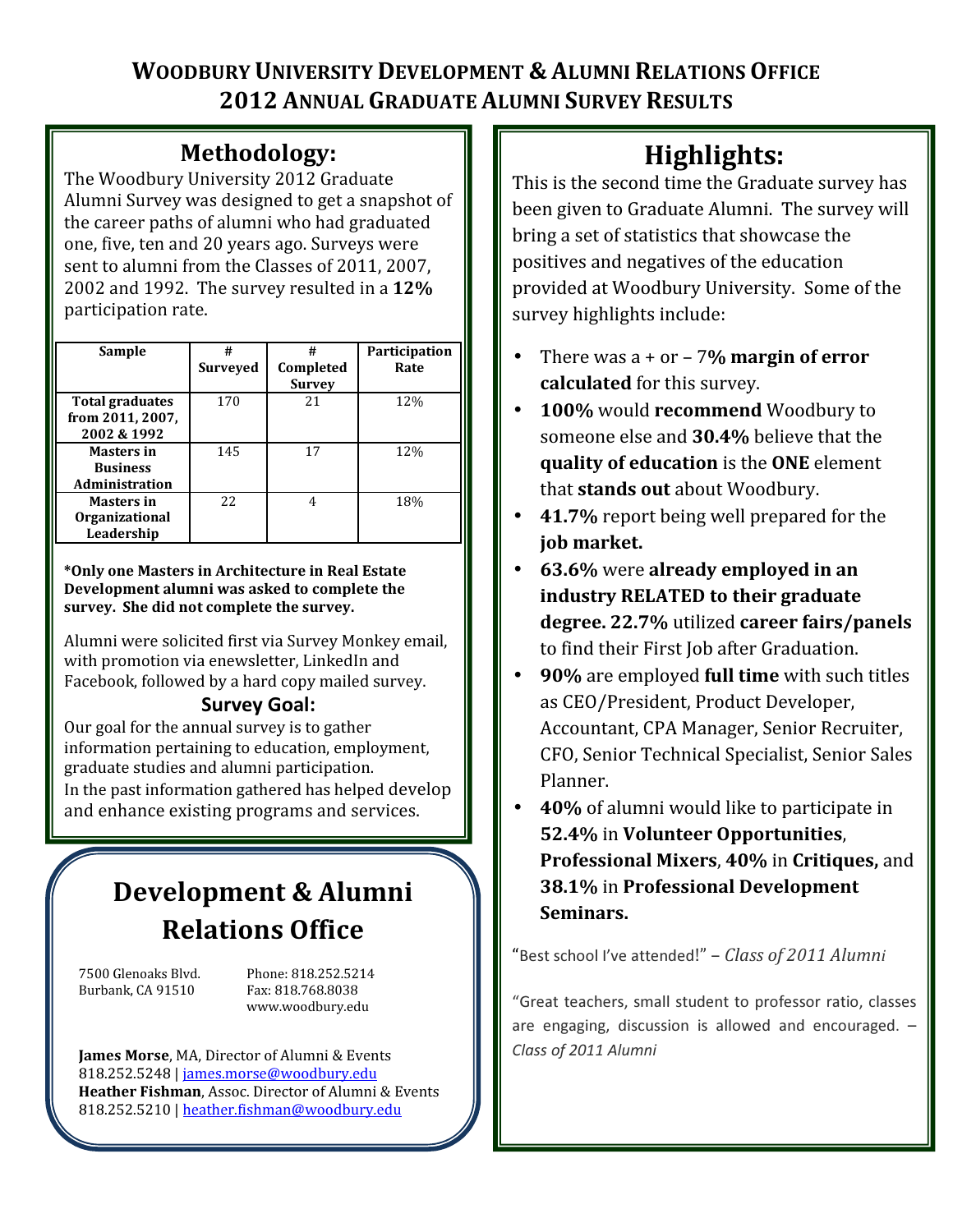## WOODBURY UNIVERSITY DEVELOPMENT & ALUMNI RELATIONS OFFICE 2012 ANNUAL GRADUATE ALUMNI SURVEY RESULTS MASTERS IN BUSINESS ADMINISTRATION

п.

П  $\blacksquare$  $\blacksquare$  $\blacksquare$  $\blacksquare$ T.

T.

 $\blacksquare$  $\blacksquare$  $\blacksquare$ 

П

п п

#### Highlights:

We had a 12% participation rate from the Masters in Business Administration alumni. Participants indicated that 70.6% were either well or very well prepared with knowledge and skills for the job market.

#### Education:

It is known that 100% of Masters in Business Administration Alumni that answered the survey would recommend Woodbury to someone. 31.3% believe that the quality of education is the one element that stands out about Woodbury, followed by 31.3% in the degree or program offered and 25% in I small class size.

#### Demographic:

|               | 58.8% White/Non Hispanic        |  |  |
|---------------|---------------------------------|--|--|
|               | 35.3% Hispanic                  |  |  |
| Ethnic Group: | 11.8% Asian or Pacific Islander |  |  |
| Gender:       | 52.9% male and 47.1% female     |  |  |
|               | 52.9% - class of 2011           |  |  |
|               | 35.3% - class of 2007           |  |  |
| Graduation    | 5.9% - class of 2002            |  |  |
| :lass:        | 5.9% class of 1992              |  |  |

#### What type of volunteer activities would you like to be involved in?

- Serving on an advisory board
- Event production
- Guest speaking
- Mentoring students
- Participating in career fairs

#### What suggestions would you like to share?

- To build relationships with major companies to recruit from school.
- The university should sponsor seminars / workshops for MBA graduates in project management, social media – topics to stay current.
- Let other Alumni know that career services are available to them.

### Employment:



- CEO / President
- CFO
- Product Developer
- CPA Manager
- Senior Sales Planner
- Senior Technical Specialist

#### 64.7% were already employed in an industry RELATED to their degree.



23.5% stated that Friends or Family Connections and 23.5% stated that Company Websites were the most valuable in finding their first job after graduation.

### Alumni Activities:

43.8% wish to participate in professional mixers, 58.8% in volunteer opportunities, 37.5% in mentoring programs and 35.3% in professional development seminars.

88.2% wish to be contacted by email.